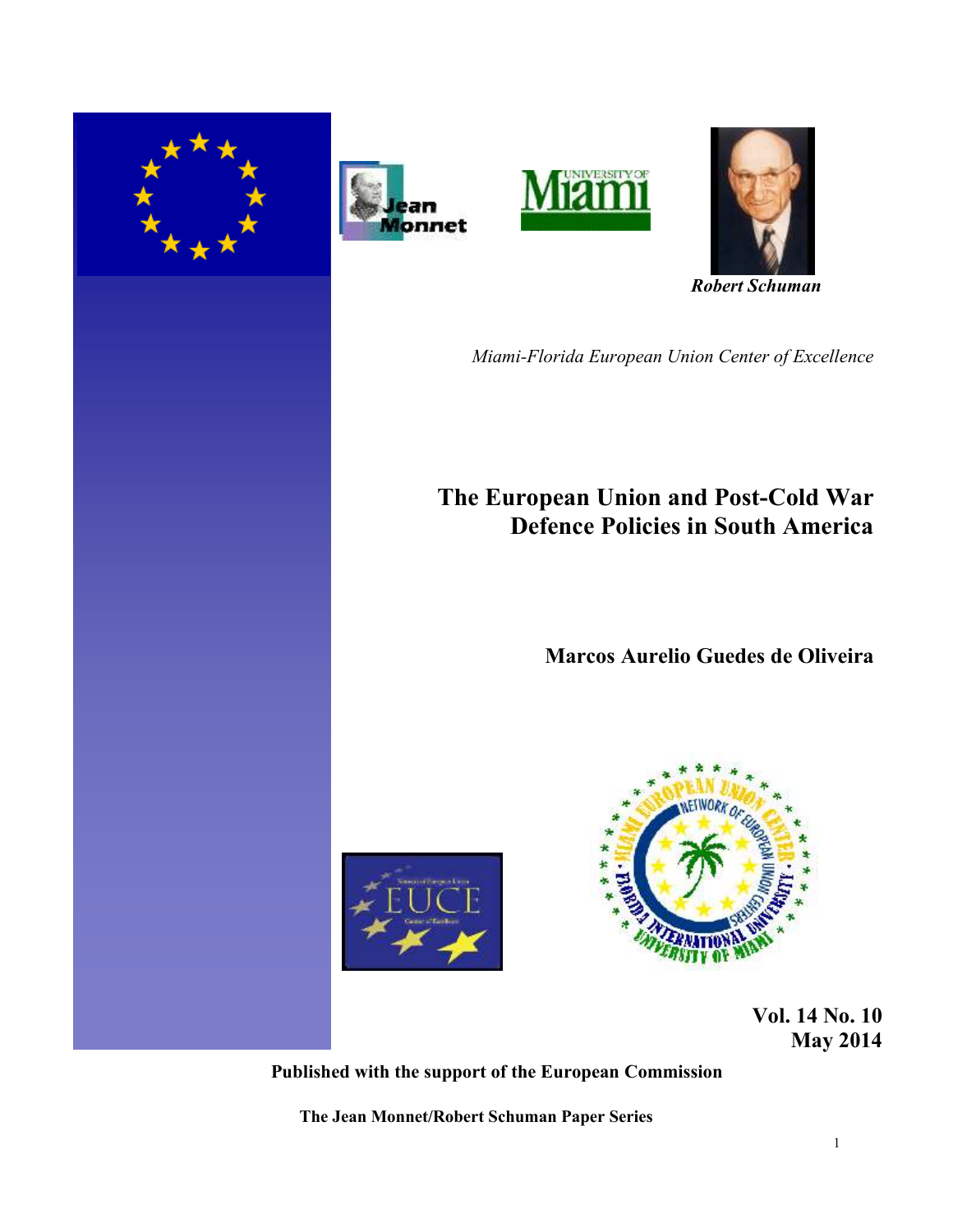The Jean Monnet/Robert Schuman Paper Series is produced by the Jean Monnet Chair of the University of Miami, in cooperation with the Miami-Florida European Union Center of Excellence, a partnership with Florida International University (FIU).

These monographic papers analyze ongoing developments within the European Union as well as recent trends which influence the EU's relationship with the rest of the world. Broad themes include, but are not limited to:

- $\triangleright$  The collapse of the Constitution and its rescue by the Lisbon Treaty
- $\triangleright$  The Euro zone crisis
- $\triangleright$  Immigration and cultural challenges
- $\triangleright$  Security threats and responses
- $\triangleright$  The EU's neighbor policy
- $\triangleright$  The EU and Latin America
- $\triangleright$  The EU as a model and reference in the world
- $\triangleright$  Relations with the United States

These topics form part of the pressing agenda of the EU and represent the multifaceted and complex nature of the European integration process. These papers also seek to highlight the internal and external dynamics which influence the workings of the EU and its relationship with the rest the world.

| Miami – Florida                | <b>Jean Monnet Chair Staff</b>            |
|--------------------------------|-------------------------------------------|
| <b>European Union Center</b>   | Joaquín Roy (Director)                    |
| University of Miami            | <b>Beverly Barrett (Associate Editor)</b> |
| 2300 Campo Sano Building, 220C | María Lorca (Research Associate)          |
| Coral Gables, FL 33124-2231    | Maxime Larivé (Research Associate)        |
| Phone: 305-284-3266            | Dina Moulioukova (Assistant Editor)       |
| Fax: (305) 284 4406            | <b>Florida International University</b>   |
| Web: www.miami.edu/eucenter    | Rebecca Friedman (Co-Director)            |

## *International Jean Monnet Editorial Advisors:*

**Philippe de Lombaerde**, UNU/CRIS, Brugge, Belgium **Michelle Egan,** American University, **Kurt Hübner**, University of British Columbia, Vancouver **Finn Laursen,** University of Southern Denmark **John McCormick,** Indiana University, Purdue **Félix Peña**, Universidad Nacional de Tres de Febrero, Buenos Aires, Argentina **Manuel Porto**, University of Coimbra, Portugal **Lorena Ruano**, CIDE, Mexico **Eric Tremolada**, Universidad del Externado de Colombia, Bogotá, Colombia **Roberto Domínguez**, Suffolk University, Boston **Francesc Granell**, University of Barcelona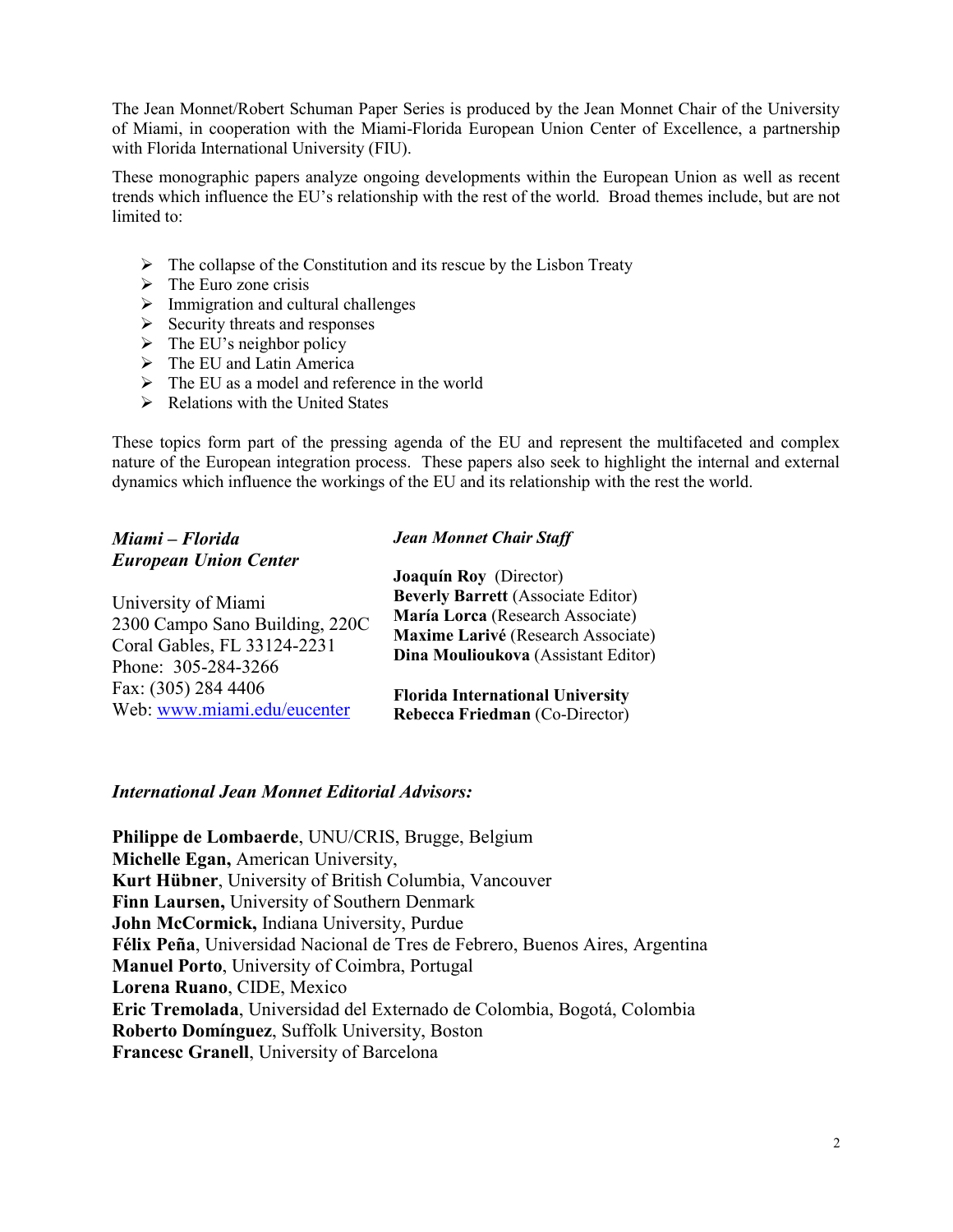The European Union and Post-Cold War Defence Policies in South America

Marcos Aurelio Guedes de Oliveira<sup>1</sup>

After the Second World War the Organization of American States (OAS) was regarded as the achievement of a historic identity between the US and the rest of the Americas concerning republican and democratic ideals and an opportunity for backward Central and South American countries to bring the powerful US to help in their search for development and for creating democratic institutions.

By the late 1950s, Brazil had realized that the region was not receiving enough attention from the US in exchange for its commitment and loyal support in international matters and its economic dependency. The Cuban crisis had caused a first major division between the US and its other American partners. Accused of being no more a source of modernization and of siding with traditional oligarchy elites, the US has experienced mounting opposition in Central and South America since then. The growing support to military dictatorships had discredited both the US image of democratic leadership and the OAS as a balanced institution capable to support democracy and development.

After the 1970s, the Cold War entered on a less conflicting period and the restructuring of European big economies as well as Japan had created new economic and political partners to countries like Brazil who were willing to move into a more independent position within the inter-American system. The defence core principle of the OAS was the Inter-American Treaty of Reciprocal Assistance (ITRA), the first regional agreement based on United Nations article 51 establishing that an attack to any American country would be considered an aggression by all American countries, the US included. In 1982, the Malvinas War had brought Britain and the US to the same side against Argentina`s will to retake its claimed territory. ITRA was perhaps the war`s main casualty. Latin American illusions of US support and protection came to an end and the region realized that OAS imbalanced situation disfavoured it too much and a new way for developing regional security and defence should be found.

The end of the Cold War brought not only new hope for the project of the European Union but also to South American integration. The set of agreements between Brazil and Argentina have put an end to a regional dispute that was an obstacle to the start of a strong regional integration process.

At the hemispheric level, the transition to democracy represented a boost for the OAS, enshrined in the Cartagena Protocol (1985), where the nations of the hemisphere agreed that "representative democracy is an indispensable condition for the stability, peace and development of the region." Furthermore, greater capacity of action was given to the Organization Secretary General, which could,

l

<sup>&</sup>lt;sup>1</sup> Dr. Marcos Aurelio Guedes de Oliveira is Associate Professor at Federal University of Pernambuco, Brazil, working at the Department of Political Science. He is CNPq and CAPES researcher and has written on regional integration, security and democracy as well as on Brazilian foreign policy.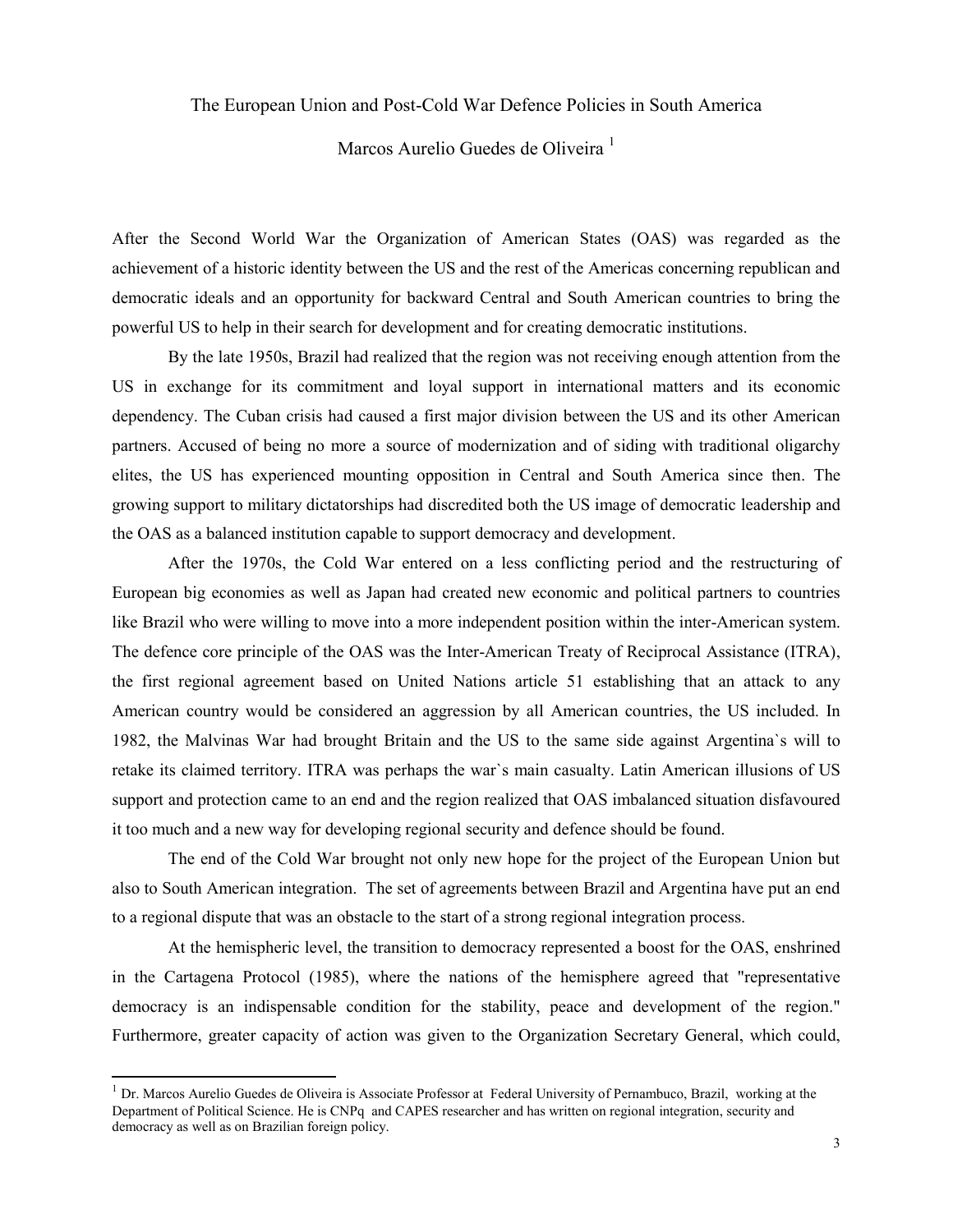from then on, "bring to the attention of the General Assembly or the Permanent Council any matter which in his opinion might threaten the peace and security of the continent and the development of Member States. Examples of this change in attitude can be observed in the conduct of electoral missions (Haiti, Nicaragua), the role played in negotiating ceasefire in conflicts in Central America (El Salvador) and the defense of the democratic system in the region (during the military coup against Haitian President Jean-Bertrand Aristide in 1991).

Despite these advances, the OAS continued to be criticized, especially in regard to its limitations to address the main problems of the continent. The organization still suffered with the conflicts between the US and other countries of the continent. To respond to this situation, Brazil took many initiatives together with other South American countries to produce a regional space for collective decisions and actions in terms of defence and security. The Group of Rio, the Presidential South American Summits and the Latin America-Caribbean Summit, convened by Brazil, were attempts to organize cooperation among countries of the continent without the US "tutelage". The boldest initiatives were the creation of the South American Union (Unasul), which became the key regional institution on security and defence and the *Bolivarian Alliance* for the Peoples of Our America (Alba) that has taken a more radical approach in denouncing US attempts to intervene in regional political matters.

### **Exploring new alternative to deal with security: Rio Group and Unasul**

The EU model became a lighthouse for the region in its search for finding regional arrangements capable of fulfilling its post-Cold War needs. The Southern Common Market (Mercosur) was regarded as the most important agreements that led to today stage of regional cooperation. This era started with the signature of Ata de Iguacu by Brazil and Argentina in 1990 and the creation of the Brazilian-Argentine Nuclear agency. These were key steps for the formation of Mercosur. Because it was mainly a common market agreement and limited to the Southern area of South America, the countries of the region felt the need to have a different forum to address the Colombia conflict. The Group of Rio was created in 1986 by the Contadora Group, Mexico, Colombia, Venezuela and Panamá, and its supporting group formed by Brazil, Argentina, Peru and Uruguay. It was aimed at finding solutions for the political instability present in Central America and Colombia. It played an important role in voicing the regional view and avoiding conflict escalation in the region. On its fourth meeting in Cancun, Mexico, 2008, it was transformed into a larger organization called Latin American and Caribbean States Community (CELA).

It was Brazilian President Fernando Cardoso who invited South American Presidents to participate in September 2000 on what later became known as the First South American Presidential Summit. According to Cardoso's assessment the meeting was historic and represented a step forward to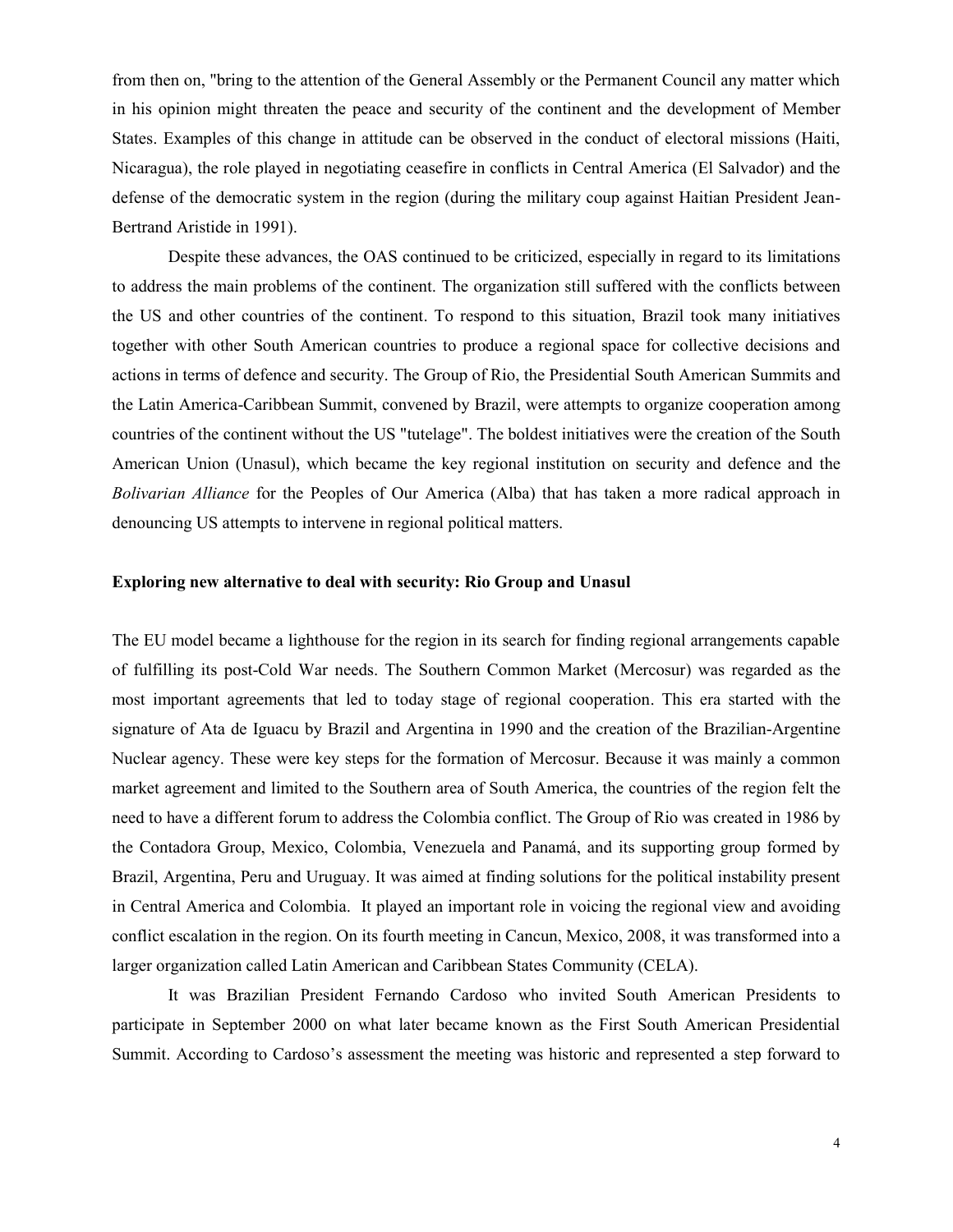the construction and exchange of common experiences on democracy, peace, justice and prosperity for all countries of South America. He pointed out five key decisions taken at the meeting.<sup>2</sup>

First, the countries of South America must strive together to keep and consolidate democracy, human rights and freedom in the region. And this must take into account the history of the great South American leaders that fought for independence and freedom. Secondly, Mercosur and the Andean Community must move into shaping an enlarged South American free trade area including also Guyana and Surinam. Thirdly, each country is expected to draw a plan and projects for the development of South American energy and transport infrastructure. They would count with the support of the Inter-American Development Bank and other regional institutions to finance these projects.

The Initiative for the Integration of Regional Infrastructure in South America (IIRSA) was launched. This initiative aimed at developing the Amazon area by financing roads, waterways, bridges and making the State present in faraway and isolated areas dominated by crime and poverty. The Brazilian Bank of Development, BNDES, was another main tool for the financing of these projects. Fourthly, a committee was created to combat money laundering as well as corruption and organized crime in the financial sector. Fifth, a regional fund was created to foster common development of sciences and technology. The seed of the South American Union was planted and the debate on regional integration began to introduce issues other than trade.

The Second South American Presidential Summit held in Guayaquil, Ecuador in July 2002 advanced the decisions taken in Brasilia and represented an assurance that the Presidential summits were a new and very important multi-lateral mechanism for the region. The countries of the Great Caribbean and of South America had the opportunity to discuss ways of linking their economies and search for solutions to common problems.

The Guayaquil Consensus issued by the Summit emphasized the development of physical infrastructure for continental integration. Transport, telecommunications and energy were designated as the key elements of IIRSA, launched at the First Summit. IIRSA's guiding vision is to facilitate integration within the three main coastal zones of South America-Caribbean, Atlantic and Pacific-and to link these with the continent's internal regions. IIRSA's Technical Coordinating Committee is composed of three key financial institutions: the Inter-American Development Bank (IDB), the Andean Development Corporation (CAF), and the Financial Fund for the Development of the River Plata Basin.

Following up the call for projects at the Brasilia Summit, 162 projects in the three priority sectors for financing and implementation were identified. These include a bold scheme for road transportation linkages among Brazil and its neighboring countries. In Guayaquil, the Foreign Ministers of Venezuela and Guyana agreed to establish a Technical Committee on the construction of a direct road link between the two countries. Other agreements on the development of transport infrastructure have been signed between Bolivia and Chile, Chile and Mercosur, Chile and Argentina, and Brazil and Paraguay. There is

<sup>&</sup>lt;sup>2</sup><br><sup>2</sup> Fernando Henrique Cardoso, " Cúpula Sul-Americana:Uma Avaliação" in Correiro Brasiliense 7 March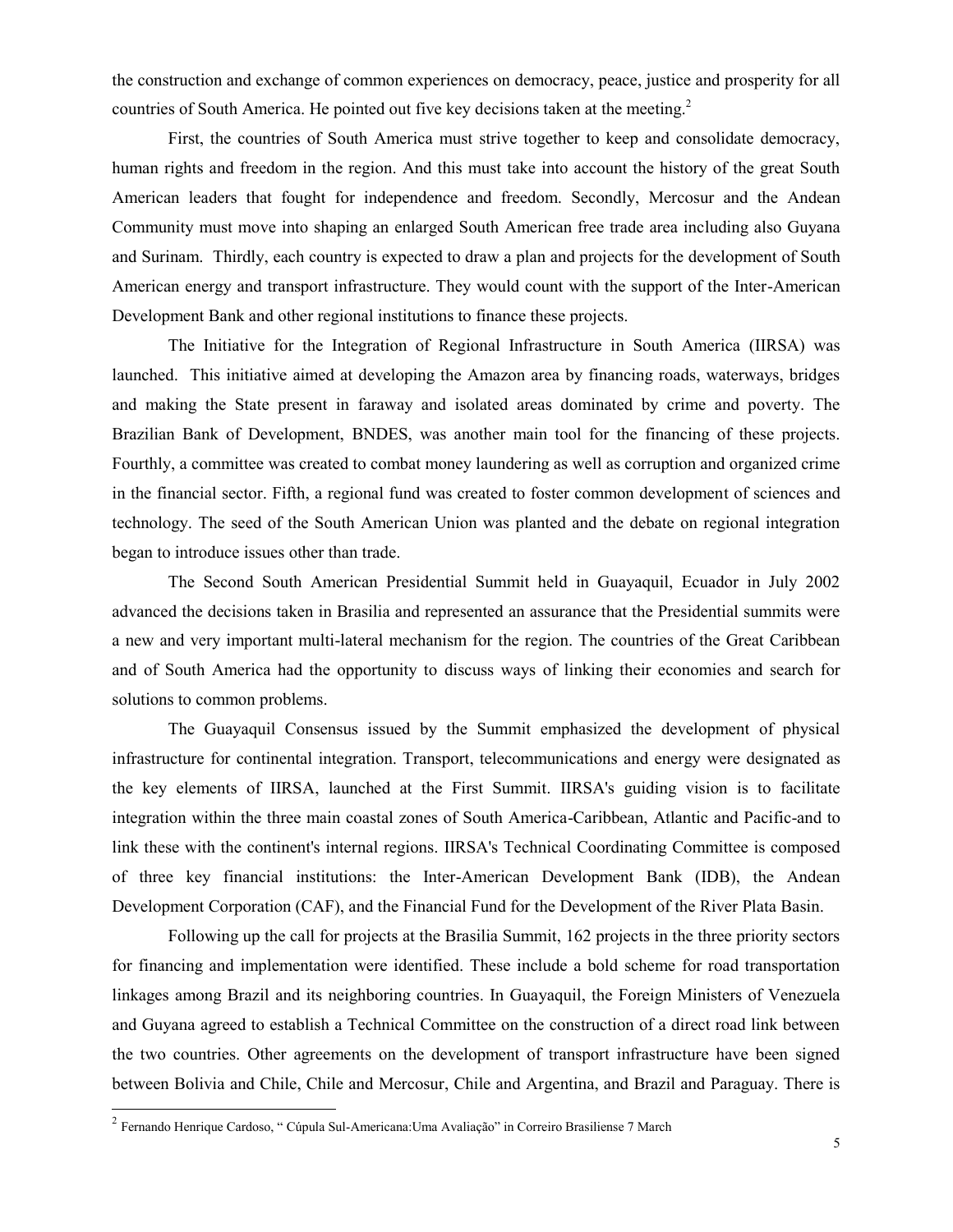also a major project for the development of multi-modal transport to link the countries in the Amazon River Basin to the Atlantic and the Pacific.

Trade concerns were overshadowed by the initiatives for fostering the infrastructure projects. Security was also on the Presidents' agenda when they adopted a Declaration on keeping South America a Zone of Peace. The South American Peace Zone was a step to prepare the region to face the possible escalation of conflicts in Colombia and also aimed at gradually reducing military spending in the continent so as to release more resources for investments.

The South American Community of Nations, later Unasul, was launched at the Third South American Presidential Summit in the Peruvian city of Cuzco in 2004. Peruvian president Alejandro Toledo, declared a new country out of the convergence between Mercosur, the Andean Community, Chile, Surinam and Guyana was being born and it would one day have a common currency, parliament and passport. He said the new community would also help member nations to confront the challenges of globalization and if in the past, geography divided South America, today it unites it. For him, it creates a market of 361 million people. According to the Cuzco declaration the South American countries shall improve the coordination of regional diplomacy and politics towards the outside world. It also called the regional business to come forward and participate in the process of integration.

The Union of South American Nations (Unasul) was finally created in May 2008. Unasul represented a radical shift to the region. Trade was no longer the only main issue. South American countries were free to enhance their power and practice diplomacy among them and with the outside world as they never did. Despite strong differences in style among South American leaders, they all seemed to agree on the need to construct a regional pole of political power in order to influence world politics. At this point all regional interest were being shaped within the regional borders and following regional and national interests.

#### **The South American Defence Council**

 $\overline{a}$ 

The South American Defence Council (SADC) was created in May 2008 as a consulting, cooperation and coordination body of Unasul. Its main objectives are (i) to help consolidate South America as a democratic and peace zone; (ii) to construct a regional defence identity that would enhance regional unity and (iii) to create consensus of cooperation on defence<sup>3</sup>.

The First SADC meeting was convened in March 2009 and a plan of action was approved for the following two years. It consisted on working on proposals about: military cooperation and humanitarian action; technology and defence industry; training. It was decided that there would be a flow and exchange of information about the national system of defence. a) The White papers that were already published are

<sup>3</sup> Key documents are found at [http://www.unasursg.org/inicio/documentos/consejos/consejo-de-defensa](http://www.unasursg.org/inicio/documentos/consejos/consejo-de-defensa-suramericano)[suramericano.](http://www.unasursg.org/inicio/documentos/consejos/consejo-de-defensa-suramericano)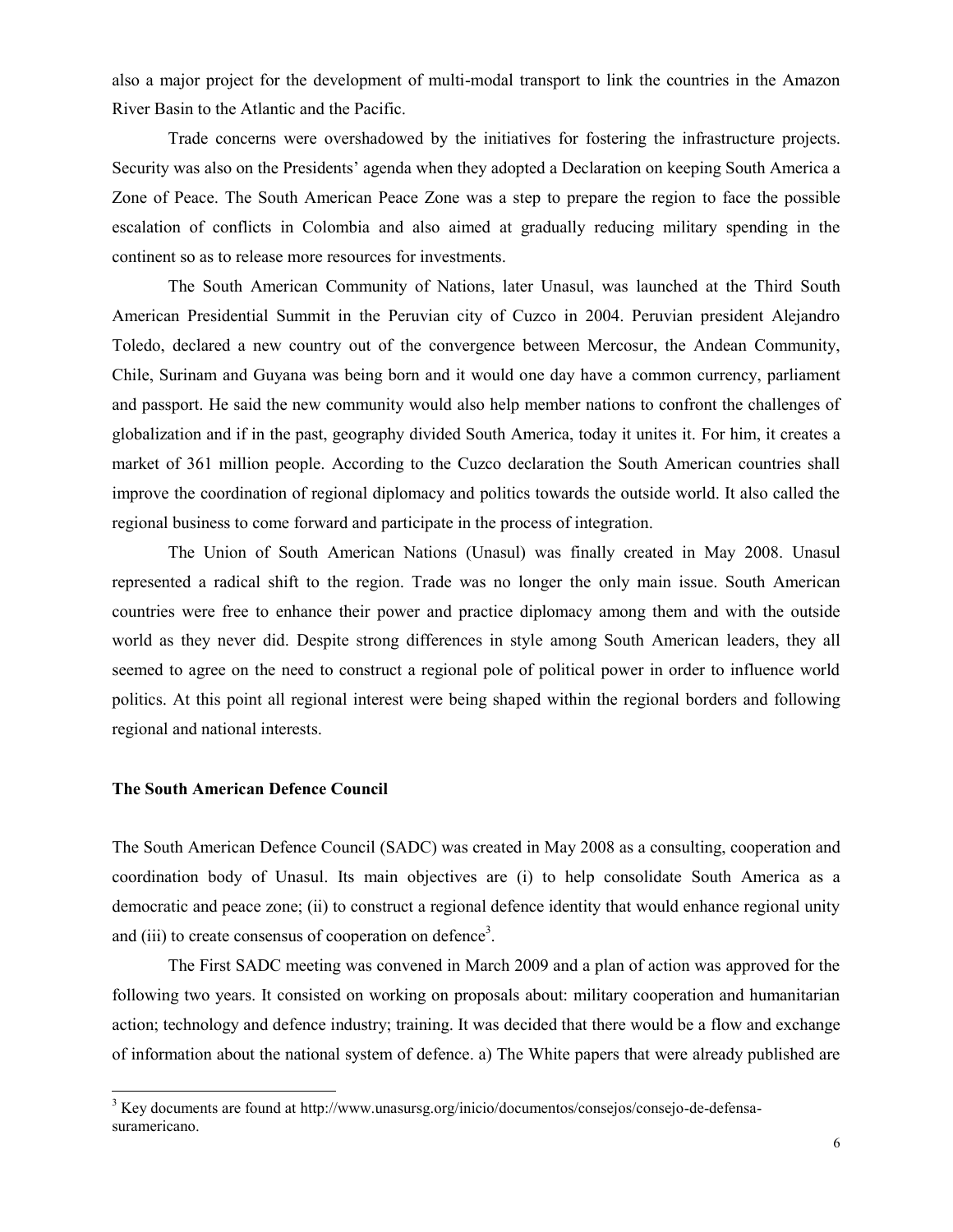to be enlarged with more information. b) notification to Unasul countries of military exercises and other military activities as well as invitation for them to send observers. c) cooperation on issues of security, particularly at their common borders. d) respect to national sovereignty and to regional peace zone and mission for verification on military installations.

Perhaps the boldest initiative was the Argentine proposal to create Centro de Estudos Estratégicos de Defesa (CEED) in Buenos Aires, a center dedicated to the study of regional peace and defence and a space for exchanging ideas and fomenting a regional view on defence.

In 2011 at the Meeting of the South American Defence Ministers a new and clearer set of actions were established within the same lines of the previous one. The first one is that it should put in motion its research side by supporting the production of reports, analysis and the creation of a center of documentation and information open to participation of the scientific community. A second action is to support and enhance relationship among the institutions that participate at the SADC. By fostering analysis and debate on regional defence aspects, the Center aims at helping to region to better understand its complex set of national perceptions about defence and to create a common and strong regional defence doctrine.

Together with the creation of the CEED, a number of proposals and initiatives concerning the development and production of military equipment by SADC members have come to light. Two working groups were created to propose the project of a regional training airplane and of a regional Unmanned Aerial Vehicle. The growing Brazilian military industry is trying to develop equipment together with other regional partners aimed at the region`s geostrategic needs and there is a set of ongoing initiatives concerning joint projects, joint missions in order to bring together defence personnel from different countries and make them exchange experiences and think collectively.

One last aspect of defence has to do with the protection of regional natural resources. For instance, niobium, lithium, rare earth materials, sweet water as well as energy from petrol, gas, water, Sun, biofuels, etc. Traditionally natural resources have been exported from South America at a low price and imported when industrialized by a very high price. The countries of the region want to give attention to the vast natural reserves available and to change for good this unequal exchange situation.

\* \* \*

All South American countries have at least one reason each to support cooperation on defence at a regional level. Recently all countries were concerned that an US intervention in the war in Colombia could trigger a larger regional conflict. All do fear renewed intervention by the US, Britain or other global power; some agree with the need to have an institutional body to deal with hegemonic Brazil, and many agree that a successful institution will help them to deal with conflicts within the region.